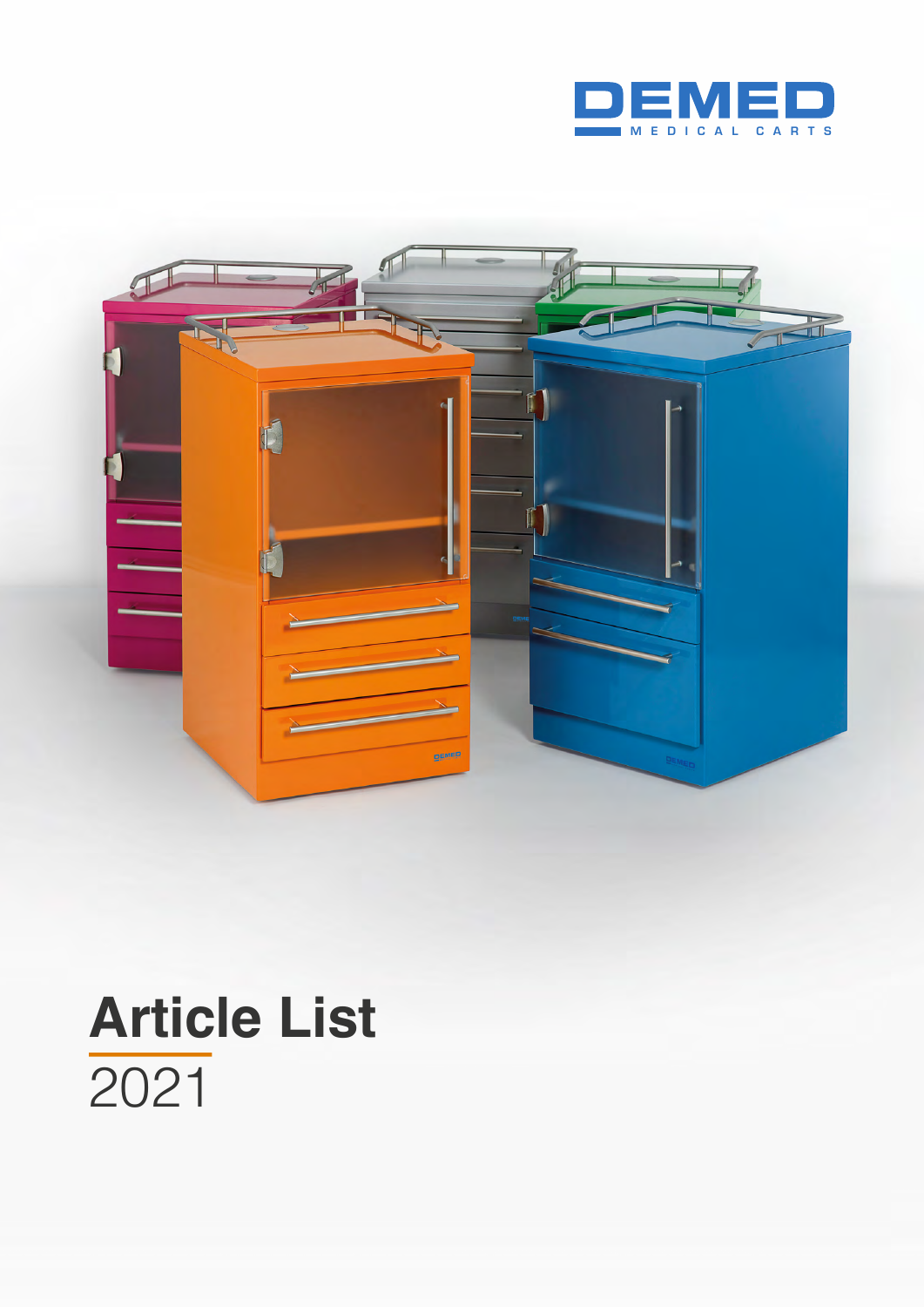## **E-Series**

Technical dimensions body: 42 cm x 50 cm x 90 cm (w x d x h), dimensions with side rail: + 3 cm each side

Two compartment drawers (shallow), one compartment drawer (high)

Five cable guides: Two right, two left, one back

Satin - finish glass door made from tempered safety glass with magnetic locking open 270°, multi-way socket and extension cable with automatic rewind, two stainless steel standard rails mounted left and right, four integrated castors, 360° rotation

| Art. No. | Description / Scope of delivery                                                                                                                                                                                                 | Price on request |
|----------|---------------------------------------------------------------------------------------------------------------------------------------------------------------------------------------------------------------------------------|------------------|
| 100201   | <b>Mobile equipment cart E1</b><br>Worktop: steel in body colour with circumferential stainless steel rail, height<br>difference body with rail: +3 cm, additional third stainless steel rail mounted in front                  |                  |
| 100200   | <b>Mobile equipment cart E1</b><br>Worktop: mineral composite material in White, additional third stainless steel rail<br>mounted in front                                                                                      |                  |
| 100220   | <b>Mobile equipment cart E3</b><br>Worktop: mineral composite material in white, additional third stainless steel rail<br>mounted in front, storage compartment under the slidable worktop (only mineral<br>composite material) |                  |
| 100203   | <b>Mobile equipment cart E5</b><br>Worktop: steel in body colour with circumferential stainless steel rail, height difference<br>body with rail: $+3$ cm, one drawer H3*                                                        |                  |
| 100202   | <b>Mobile equipment cart E5</b><br>Worktop: mineral composite material in white, one drawer H3*                                                                                                                                 |                  |
| 100210   | Additional compartment drawer 420 shallow, fits carts with 420 mm width                                                                                                                                                         |                  |
| 100211   | Additional compartment drawer 420 high, fits carts with 420 mm width                                                                                                                                                            |                  |
| 100060   | Stainless steel drawer insert 420 H2 incl. 4 positionable bars                                                                                                                                                                  |                  |
| 100061   | Stainless steel drawer insert 420 H3 incl. 4 positionable bars                                                                                                                                                                  |                  |
|          | Additional bar for stainless steel drawer inserts, long or short (price per pieces)                                                                                                                                             |                  |
| 100098   | Washable silicone bottom insert, fits drawers and compartment drawers                                                                                                                                                           |                  |
| 100673   | Worktop mineral composite material, individual colour according to sample catalog                                                                                                                                               |                  |
| 100009   | Individual RAL colour (includes body, drawers and compartment drawers)                                                                                                                                                          |                  |
| 100045   | Personalization: your logo on the glass door, transfer printing approx. 23 cm width,<br>according to customer specifications                                                                                                    |                  |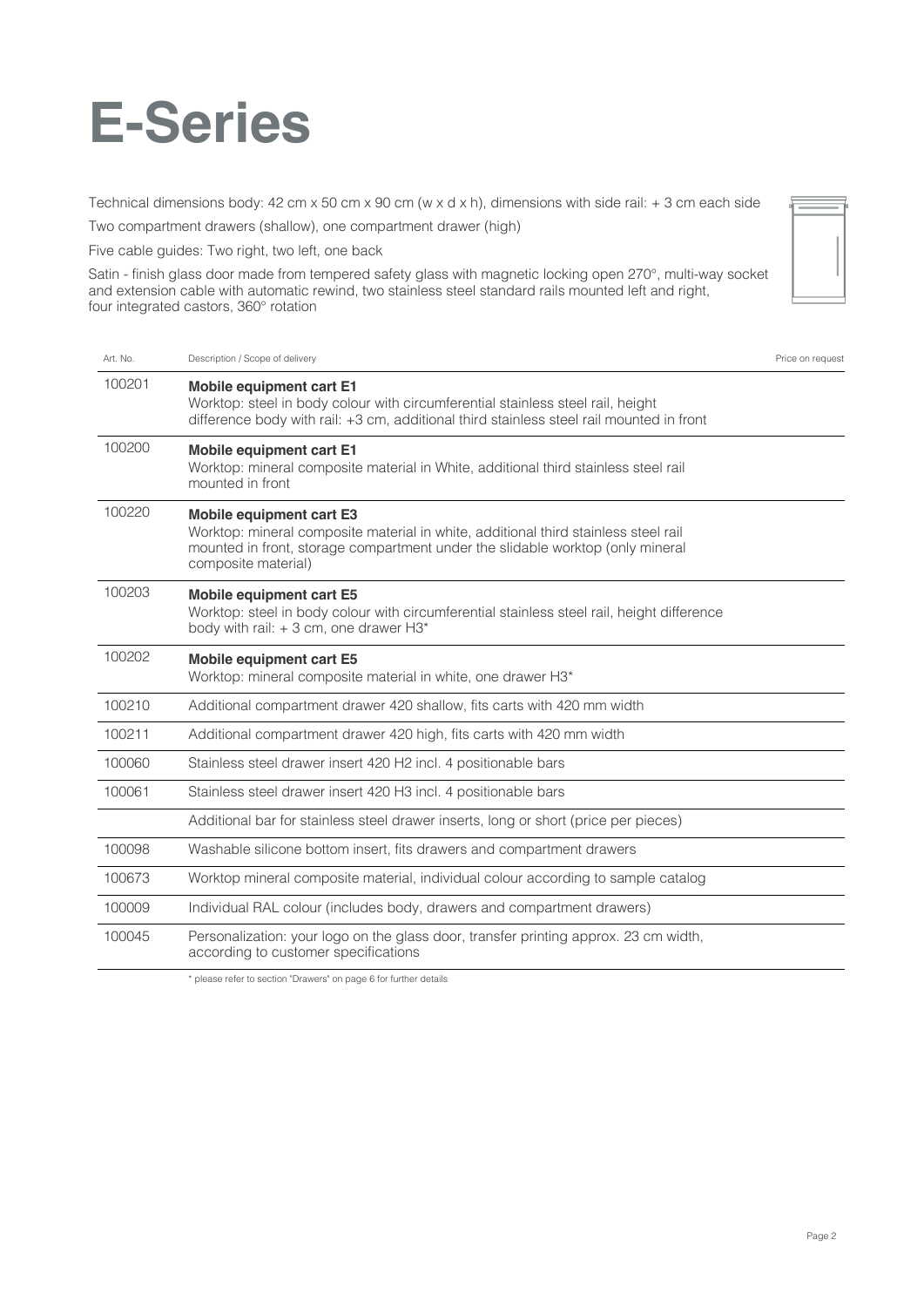## **D-Series**

### **Mobile equipment cart D1**

Technical dimensions body: 50 cm x 50 cm x 90 cm (w x d x h), dimensions with side rail: + 3 cm each side Two compartment drawers (shallow), five cable guides: two right, two left, one back

### **Mobile equipment cart D5**

Technical dimensions body: 50 cm x 50 cm x 108cm (w x d x h), dimensions with side rail: + 3 cm each side Three compartment drawers (shallow), seven cable guides: three right, three left, one back

Satin - finish glass door made from tempered safety glass with magnetic locking open 270°, one drawer, mutli-way socket and extension cable with automatic rewind, two stainless steel standard rails mounted right and left, four integrated castors, 360° rotation

| Art. No. | Description / Scope of delivery                                                                                                                                      | Price on request |
|----------|----------------------------------------------------------------------------------------------------------------------------------------------------------------------|------------------|
| 100101   | <b>Mobile equipment cart D1</b><br>Worktop: steel in body colour with circumferential stainless steel rail, height difference<br>body with rail: $+3$ cm, drawer H3* |                  |
| 100100   | <b>Mobile equipment cart D1</b><br>Worktop: mineral composite material in White, drawer H3*                                                                          |                  |
| 100103   | <b>Mobile equipment cart D5</b><br>Worktop: steel in body colour with circumferential stainless steel rail, height difference<br>body with rail: + 3 cm, drawer H3*  |                  |
| 100102   | <b>Mobile equipment cart D5</b><br>Worktop: mineral composite material in White, drawer H3*                                                                          |                  |
| 100110   | Additional compartment drawer 500 (shallow, Tablar, MKG) fits carts with 500 mm width                                                                                |                  |
| 100111   | Additional compartment drawer 500 high, fits carts with 500 mm width                                                                                                 |                  |
| 100063   | Stainless steel drawer insert 500 H2*, incl. 4 positionable bars                                                                                                     |                  |
| 100064   | Stainless steel drawer insert 500 H3*, incl. 4 positionable bars                                                                                                     |                  |
| 100065   | Stainless steel drawer insert 500 H4*, incl. 4 positionable bars                                                                                                     |                  |
|          | Additional bar for stainless steel drawer inserts, long or short (price per pieces)                                                                                  |                  |
| 100098   | Washable silicone bottom insert, fits drawers and compartment drawers                                                                                                |                  |
| 100673   | Worktop mineral composite material, individual colour according to sample catalog                                                                                    |                  |
| 100009   | Individual RAL colour (includes body, drawers and compartment drawers)                                                                                               |                  |
| 100045   | Personalization: your logo on the glass door, transfer printing approx. 23 cm width,<br>according to customer specifications                                         |                  |

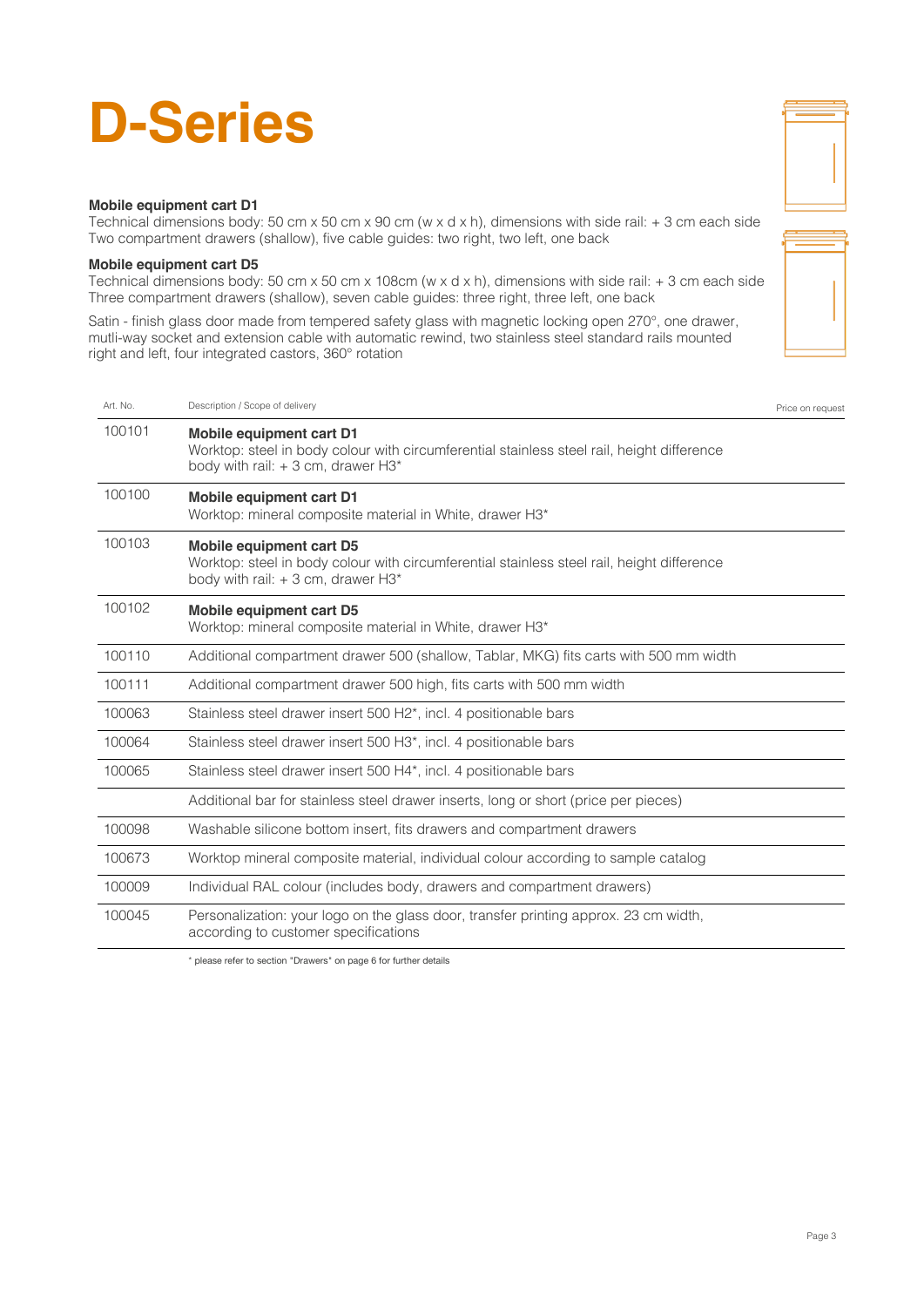## **P-Series**

### **Mobile equipment cart P1**

Technical dimensions body: 42 cm x 50 cm x 90 cm (w x d x h).

### **Mobile equipment cart P3**

Technical dimensions body: 42 cm x 50 cm x 80 cm (w x d x h).

### **Mobile equipment cart P5**

Technical dimensions body: 50 cm x 50 cm x 80 cm (w x d x h).

Satin - finish glass door made from tempered safety glass with magnetic locking open 270°, one compartment drawer (shallow), multi-way socket and extension cable with automatic rewind four integrated castors, 360° rotation

| Art. No. | Description / Scope of delivery                                                                                                                                                         | Price on request |
|----------|-----------------------------------------------------------------------------------------------------------------------------------------------------------------------------------------|------------------|
| 100420   | <b>Mobile equipment cart P1</b><br>Worktop: steel in body colour with circumferential stainless steel rail,<br>height difference body with rail: + 3 cm, two drawers H3, one drawer H6* |                  |
| 100421   | <b>Mobile equipment cart P1</b><br>Worktop: mineral composite material in white, two drawers H3, one drawer H6*                                                                         |                  |
| 100422   | <b>Mobile equipment cart P1</b><br>Worktop: steel in body colour with circumferential stainless steel rail,<br>height difference body with rail: + 3 cm, four drawers H3*               |                  |
| 100423   | <b>Mobile equipment cart P1</b><br>Worktop: mineral composite material in white, four drawers H3*                                                                                       |                  |
| 100450   | Mobile equipment cart P3<br>Worktop: steel in body colour with circumferential stainless steel rail,<br>height difference body with rail: + 3 cm, one drawer H3, one drawer H6*         |                  |
| 100452   | Mobile equipment cart P3<br>Worktop: mineral composite material in white, one drawer H3, one drawer H6*                                                                                 |                  |
| 100453   | Mobile equipment cart P3<br>Worktop: steel in body colour with circumferential stainless steel rail,<br>height difference body with rail: + 3 cm, three drawers H3*                     |                  |
| 100454   | Mobile equipment cart P3<br>Worktop: mineral composite material in white, three drawers H3*                                                                                             |                  |
| 100455   | <b>Mobile equipment cart P5</b><br>Worktop: steel in body colour with circumferential stainless steel rail,<br>height difference body with rail: + 3 cm, three drawers H3               |                  |
| 100456   | Mobile equipment cart P5<br>Worktop: mineral composite material in white, three drawers H3*                                                                                             |                  |
| 100011   | Standard rail conversion kit: one cable guide + one stainless steel standard rail<br>mounted right or left                                                                              |                  |
| 100673   | Worktop mineral composite material, individual colour according to sample catalog                                                                                                       |                  |
| 100009   | Individual RAL colour (includes body, drawers and compartment drawers)                                                                                                                  |                  |
| 100045   | Personalization: your logo on the glass door, transfer printing approx. 23 cm width,<br>according to customer specifications                                                            |                  |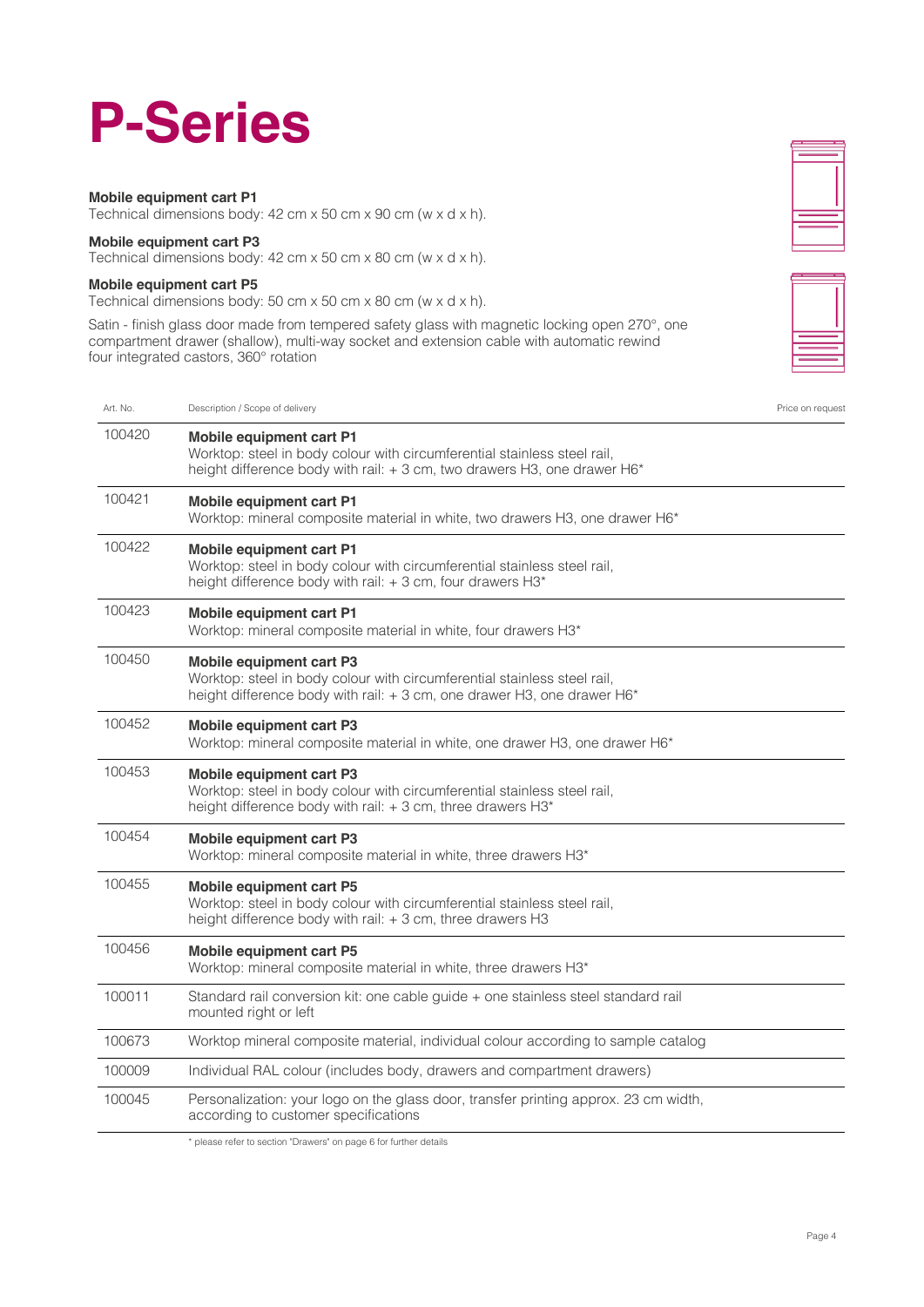## **K-Series**

### **Mobile equipment cart K1**

Technical dimensions body: 50 cm x 50 cm x 90 cm (w x d x h)

### **Mobile equipment cart K3**

Technical dimensions body: 50 cm x 50 cm x 80 cm (w x d x h)

One compartment drawer (shallow), two compartment drawers (deep), one instrument holder, one flexible tongs holder, two stainless steel drawer inserts incl. 6 positionable bars

Satin - finish glass door made from tempered safety glass with magnetic locking open 270°, four integrated castors, 360° rotation

| Art. No. | Description / Scope of delivery                                                                                                                                                                                    | Price on request |
|----------|--------------------------------------------------------------------------------------------------------------------------------------------------------------------------------------------------------------------|------------------|
| 100822   | <b>Mobile equipment cart K1</b><br>Worktop: steel in body colour with circumferential stainless steel rail,<br>height difference body with rail: $+3$ cm, one drawer H3, one drawer H4, one drawer H5 <sup>*</sup> |                  |
| 100823   | <b>Mobile equipment cart K1</b><br>Worktop: mineral composite material in white,<br>one drawer H3, one drawer H4, one drawer H5*                                                                                   |                  |
| 100824   | Mobile equipment cart K3<br>Worktop: steel in body colour with circumferential stainless steel rail,<br>height difference body with rail: $+3$ cm, one drawer H4, one drawer H5*                                   |                  |
| 100825   | Mobile equipment cart K3<br>Worktop: mineral composite material in white, one drawer H4, one drawer H5*                                                                                                            |                  |
| 100013   | Tong holder of stainless steel                                                                                                                                                                                     |                  |
| 100056   | Instrument holder 500 incl. 4 bars, max. 52 items, fits carts with 500 mm width                                                                                                                                    |                  |
| 100009   | Individual RAL colour (includes body, drawers and compartment drawers)                                                                                                                                             |                  |
| 100673   | Worktop mineral composite material, individual colour according to sample catalog                                                                                                                                  |                  |
| 100045   | Personalization: your logo on the glass door, transfer printing approx. 23 cm width,<br>according to customer specifications                                                                                       |                  |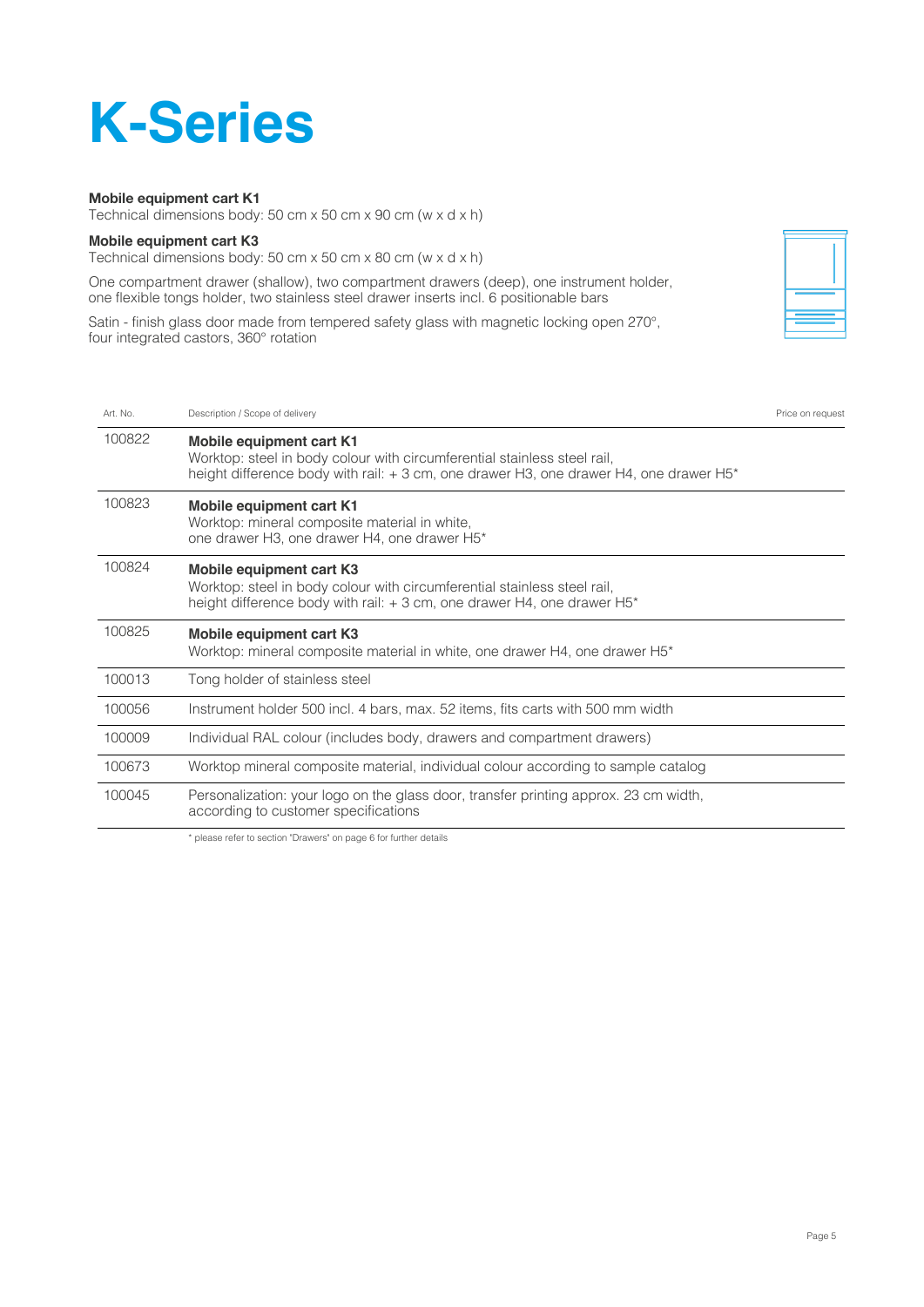

| Mobile equipment cart S1   | Body: 50 cm $\times$ 50 cm $\times$ 90 cm (w $\times$ d $\times$ h) |
|----------------------------|---------------------------------------------------------------------|
| Mobile equipment cart S3   | Body: 42 cm $\times$ 50 cm $\times$ 90 cm (w $\times$ d $\times$ h) |
| Mobile equipment cart S5   | Body: 42 cm $\times$ 50 cm $\times$ 80 cm (w $\times$ d $\times$ h) |
| Mobile equipment cart S5 B | Body: 50 cm $\times$ 50 cm $\times$ 80 cm (w $\times$ d $\times$ h) |



Features: body without drawers, four integrated castors, 360° rotation. Choose your individual combination of drawers from 5 heights.

| Art. No. | Description / Scope of delivery                                                                                                                                              | Price on request |
|----------|------------------------------------------------------------------------------------------------------------------------------------------------------------------------------|------------------|
| 100401   | Mobile equipment cart S1 height unit (H): 24<br>Worktop: steel in body colour with circumferential stainless steel rail,<br>height difference body with rail: $+3$ cm        |                  |
| 100400   | Mobile equipment cart S1 height unit (H): 24<br>Worktop: mineral composite material in white                                                                                 |                  |
| 100403   | <b>Mobile equipment cart S3</b> height unit (H): 24<br>Worktop: steel in body colour with circumferential stainless steel rail,<br>height difference body with rail: $+3$ cm |                  |
| 100404   | Mobile equipment cart S3 height unit (H): 24<br>Worktop: mineral composite material in white                                                                                 |                  |
| 100405   | Mobile equipment cart S5 / SB height unit (H): 21<br>Worktop: steel in body colour with circumferential stainless steel rail,<br>height difference body with rail: + 3 cm    |                  |
| 100406   | Mobile equipment cart S5 / SB height unit (H): 21<br>Worktop: mineral composite material in white                                                                            |                  |
| 100407   | Dust sealing lips belongs with Robert Koch-Institut (RKI)                                                                                                                    |                  |
|          | Stainless steel drawer insert 420 / 500 H2 incl. 4 positionable bars                                                                                                         |                  |
|          | Stainless steel drawer insert 420 / 500 H3 incl. 4 positionable bars                                                                                                         |                  |
|          | Additional bar for stainless steel drawer inserts, long or short (price per pieces)                                                                                          |                  |
| 100098   | Washable silicone bottom, fits drawers and compartment drawers                                                                                                               |                  |
| 100009   | Individual RAL colour (includes body, drawers and compartment drawers)                                                                                                       |                  |

### **Drawers**

Choose and combine from a variety of 5 heights from H2 to H6. A Total of 24 height units (H) are available for S1 and S3, 21 height units (H) for S5 and S5 B. All S-Series drawers are fully extendable.

e.g.  $4 \times H3 + 2 \times H4 + 2 \times H2 = 24$  height units

| Height units         | Н2 | HЗ | H4  | Н5  | Н6  |
|----------------------|----|----|-----|-----|-----|
| Höhe inside in mm    | 34 | 66 | 98  | 130 | 162 |
| Höhe faceplate in mm | 61 | 93 | 125 | 157 | 189 |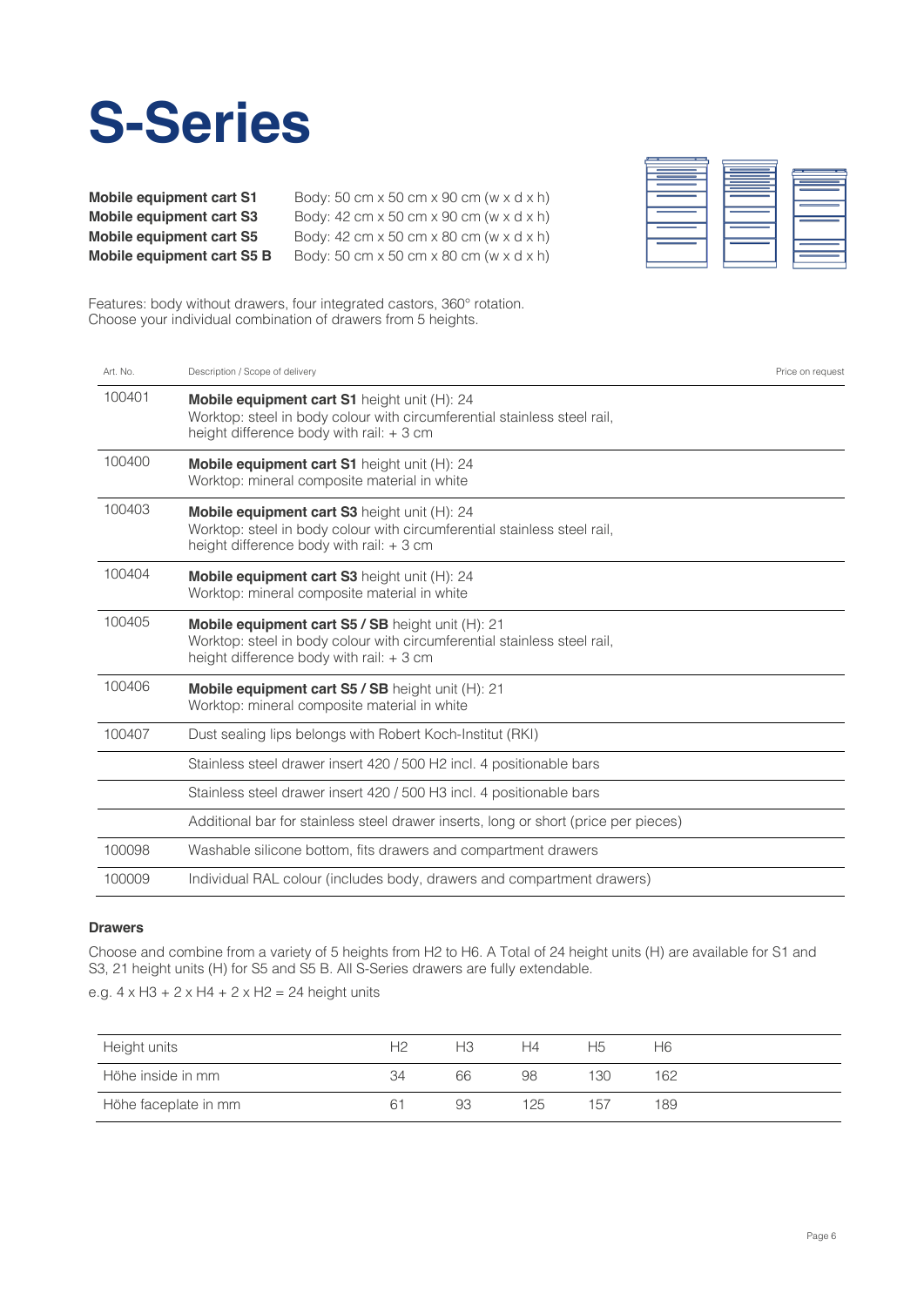# **Instrument Tables**

### **Instrument table I1**

Instrument table stepless height-adjustable from 78 to 120 cm. Worktop: 65 cm x 45 cm polished stainless steel, body made from powder-coated steel, Four integrated castors, 360° rotation



| Art. No. | Description / Scope of delivery                                                     | Price on request |
|----------|-------------------------------------------------------------------------------------|------------------|
| 100350   | Instrument table I1<br>Without stainless steel standard rail                        |                  |
| 100351   | Instrument table I1<br>Incl. stainless steel standard rail for mounting accessories |                  |
| 100053   | Cup holder, for standard cups, hangs on standard rail or small stainless steel tray |                  |
| 100017   | Waste bin, frame stainless steel, incl. hanging device for standard rail            |                  |
| 100009   | Individual RAL colour                                                               |                  |

## **Information**

Colours: All equipment carts and instrument tables are powder coated in Traffic White RAL 9016 unless ordered otherwise.

Special Colours: Powder-coating is available in all RAL colours according to RAL-Classics-System. The surcharge for equipment carts is 135.00 € and includes components such as drawers, compartment drawers and frames. When ordering several carts or instrument tables in one order, the surcharge will be charged only once. In the case of colour combinations (e.g. different colours for body and drawers) an individual offer will be submitted.

### Power supply:

Our equipment carts D, E and P series are equipped with an integrated power supply. This includes a multi-way socket integrated into the interior back wall. The power connection is made by means of an extension cable with automatic rewind with approx. 300 cm cable length. The internal sockets are in accordance with the European Norm (SchuKo). For deliveries to Switzerland or England, these are supplied in accordance with the country code (main line via adapter, which is included).

### Doors:

The doors of our equipment carts are manufactured as standard in satin-finished tempered safety glass. Upon request, they can be painted for an additional charge. Standardized opening to the left side.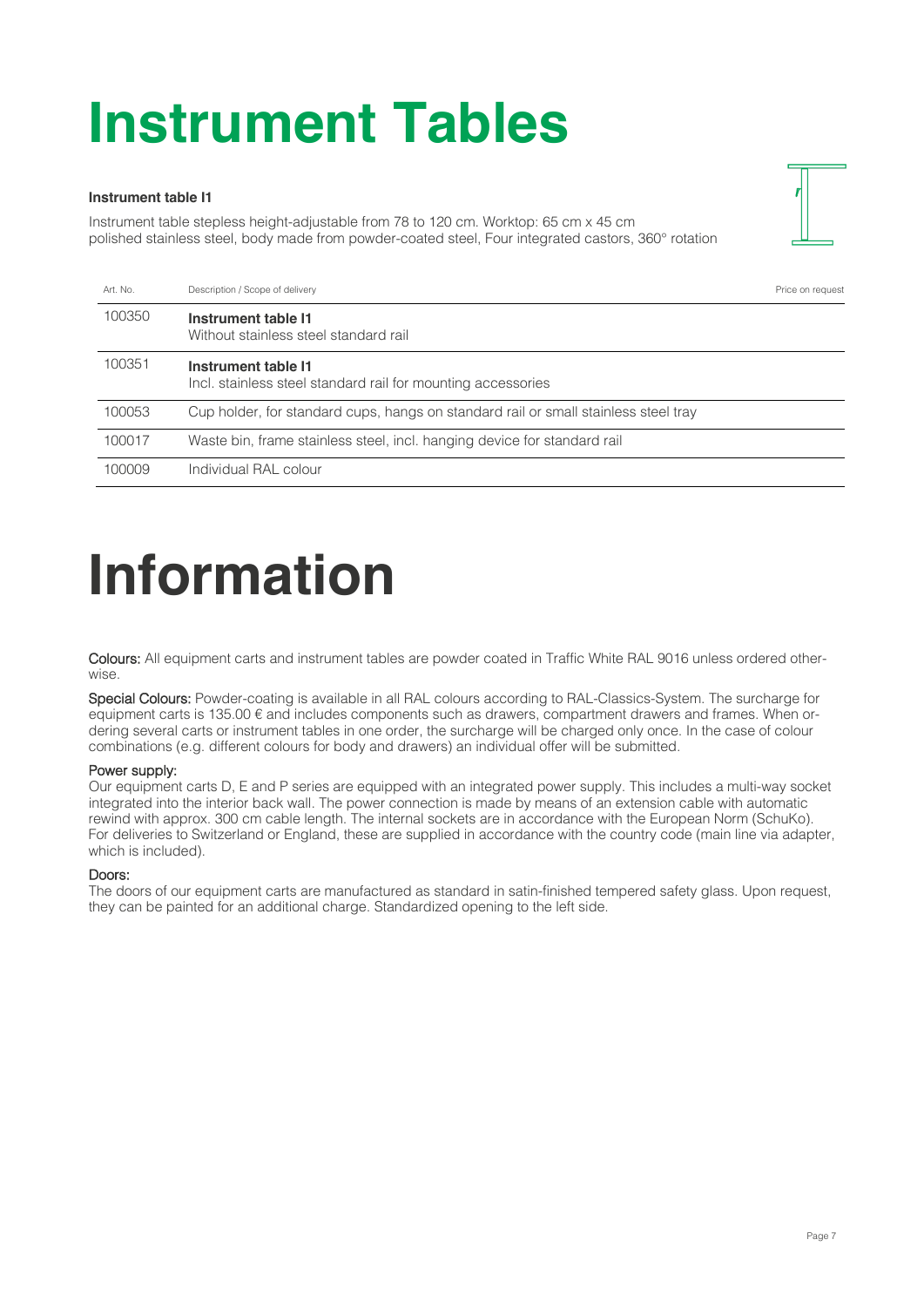## **Accessories**

### Holders for hand and angle pieces

Our holders are made of POM (polyoxymethylene, a thermoplastic polymer) and are available in all typical sizes for hand and angle pieces. They fit on the standard rails and can be sterilized in a thermal disinfector. The stainless steel inlays are blasted by MPG, giving them a durable and matt texture.

| Art. No.  | Description / Scope of delivery                                                                                                                                    | Price on request |
|-----------|--------------------------------------------------------------------------------------------------------------------------------------------------------------------|------------------|
| 100030    | Holder with stainless steel inlay 22/26, suitable for implant and endo motor,<br>autoclavable, fits standard rail                                                  |                  |
| 100031    | Holder with stainless steel inlay 18/22, suitable for endo motor or piezotome,<br>autoclavable, fits standard rail                                                 |                  |
| $10003-x$ | POM Hand and angle handpiece holder, without stainless steel inlay,<br>available in sizes: $\varnothing$ 12/15/18/22 mm                                            |                  |
| 100043    | POM Holder for Obtura, positionable/rotatable top plate                                                                                                            |                  |
| 100037    | Endodontics holder set: 1 x holder with stainless steel inlay: $\varnothing$ 22/26 mm,<br>1 x holder POM $\varnothing$ 18 mm, 1 x holder POM $\varnothing$ 22 mm   |                  |
| 100038    | Implant holder set: 1x holder for cooling fluid, incl. stainless steel boom:<br>holds infusion bottle, 1x holder with stainless steel inlay $\varnothing$ 22/26 mm |                  |
| 100039    | Holder for laser, two supports in one holder: $\varnothing$ 10 mm + $\varnothing$ 12 mm                                                                            |                  |
| 100042    | Holder in special size: manufactured according to customer<br>specifications (max. size. standard holder 30 mm)                                                    |                  |
| 100021    | Holder for stainless steel boom, fits standard rail                                                                                                                |                  |
| 100020    | Stainless steel boom: holds infusion bottle / cooling fluid                                                                                                        |                  |
| 100018    | Holder for dispenser: suitable for up to three dispensing guns,<br>as tabletop or wall-mounted version                                                             |                  |
| 100050    | Extension for spray hose: 10 pcs. individually packed and<br>sterilized (for extending the existing spray hose NaCl)                                               |                  |
| 100051    | Extension for spray hose: 25 pcs. individually packed and sterilized<br>(for extending the existing spray hose NaCI)                                               |                  |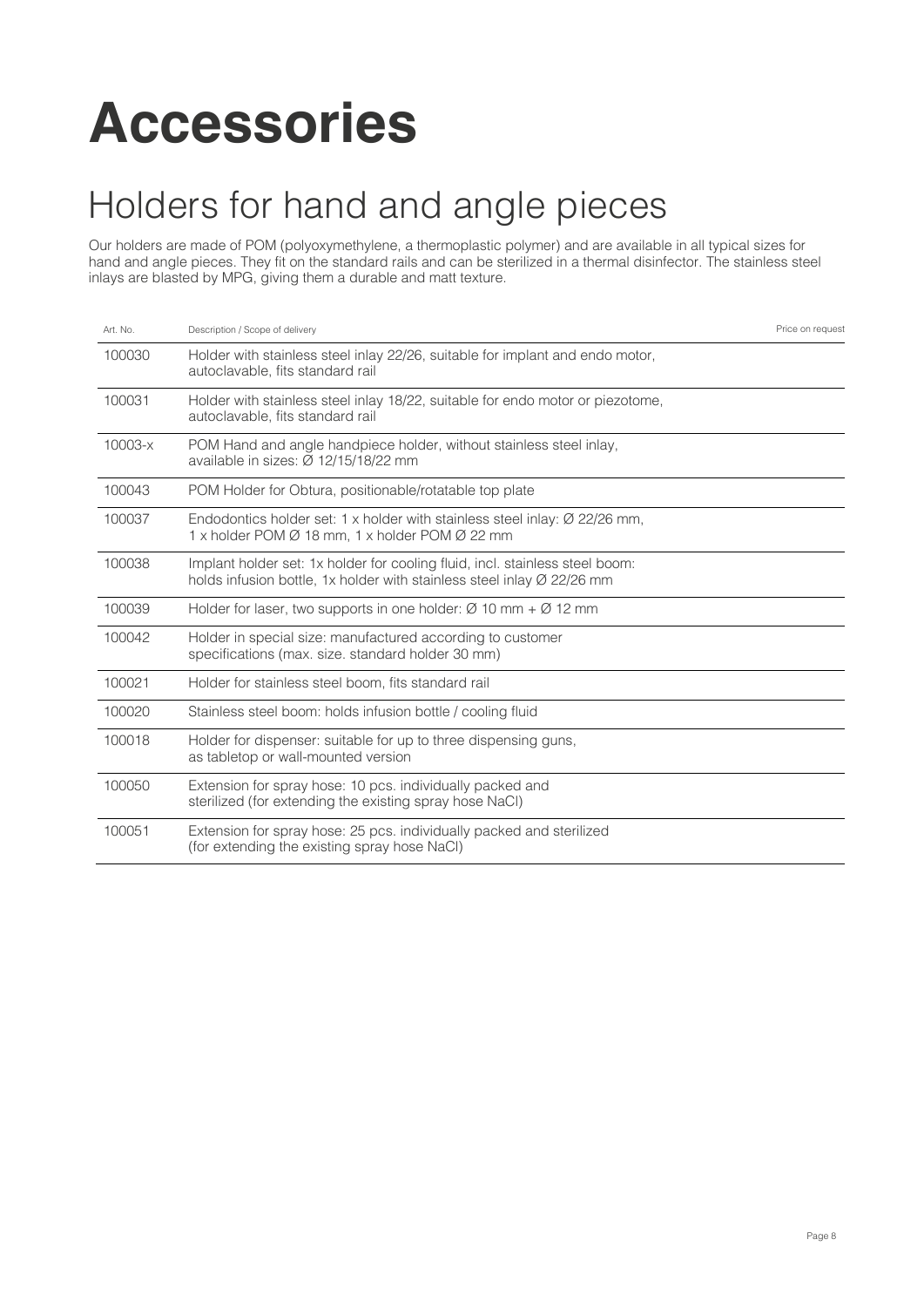### Drawer inserts and extras

| Art. Nr. | Description / Scope of delivery                                                                                              | Price on request |
|----------|------------------------------------------------------------------------------------------------------------------------------|------------------|
| 100060   | Stainless steel drawer insert 420 H2 incl. 4 positionable bars,<br>(fits all bodies with 420 mm width)                       |                  |
| 100061   | Stainless steel drawer insert 420 H3 incl. 4 positionable bars,<br>(fits all bodies with 420 mm width)                       |                  |
| 100063   | Stainless steel drawer insert 500 H2 incl. 4 positionable bars,<br>(fits all bodies with 500 mm width)                       |                  |
| 100064   | Stainless steel drawer insert 500 H3 incl. 4 positionable bars,<br>(fits all bodies with 500 mm width)                       |                  |
|          | Additional bar for stainless steel drawer inserts, long or short (price per piece)                                           |                  |
| 100055   | Instrument holder 420 incl. 2 positionable bars, max. 26 items<br>(fits all bodies with 420 mm width)                        |                  |
| 100056   | Instrument holder 500 incl. 4 positionable bars, max. 52 items<br>(fits all bodies with 500 mm width)                        |                  |
| 100110   | Additional compartment drawer 500 shallow                                                                                    |                  |
| 100111   | Additional compartment drawer 500 deep                                                                                       |                  |
| 100210   | Additional compartment drawer 420 shallow                                                                                    |                  |
| 100211   | Additional compartment drawer 420 deep                                                                                       |                  |
| 100673   | Worktop mineral composite material, individual colour according to sample catalog                                            |                  |
| 100097   | Washable silicone bottom insert, fits all bodies with 42 cm                                                                  |                  |
| 100098   | Washable silicone bottom floor insert, fits all bodies with 50 cm                                                            |                  |
| 100099   | Washable silicone bottom floor insert, fits storage compartment E3                                                           |                  |
| 100045   | Personalization: your logo on the glass door, transfer printing approx. 23 cm width,<br>according to customer specifications |                  |
| 100910   | Table plate brushed stainless steel, 395 mm x 240 mm                                                                         |                  |
| 100911   | Table plate brushed stainless steel, 475 mm x 240 mm                                                                         |                  |
| 100912   | Spiral hose, transparent, for sheathing wires and cables, per meter                                                          |                  |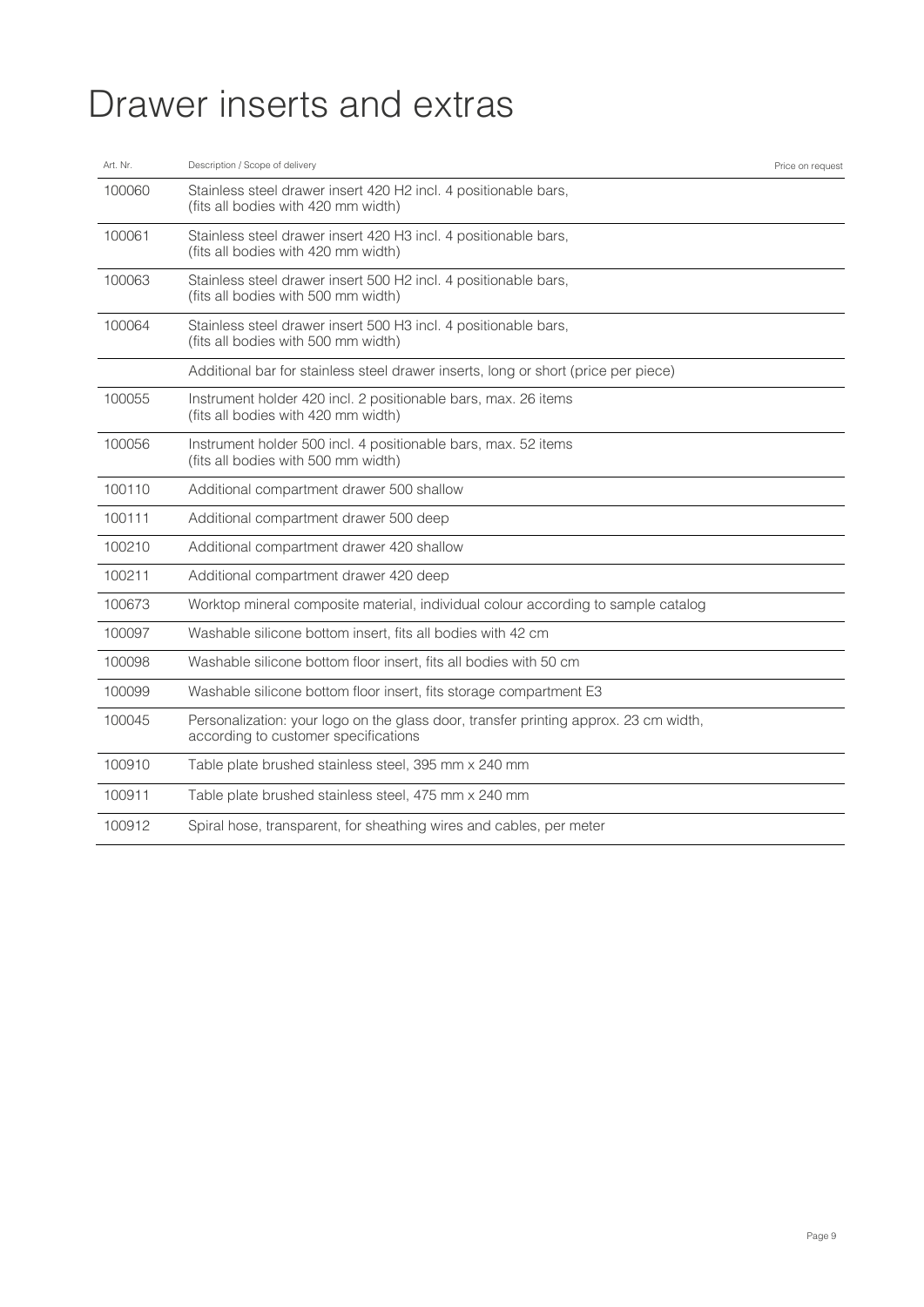### Standard rail and mobile equipment cart

| Art. No. | Description / Scope of delivery                                                                            | Price on request |
|----------|------------------------------------------------------------------------------------------------------------|------------------|
| 100013   | Tong holder of stainless steel, flexible up to 26 tongs, freely positionable<br>or to hang up to rail      |                  |
| 100014   | Holder for footswitch: baseplate with clip, aluminum, white, small (for one footswitch)                    |                  |
| 100019   | Holder for footswitch: baseplate with clip, aluminum, white, round (for one footswitch,<br>e.g. Piezotome) |                  |
| 100015   | Holder for footswitch, baseplate with clip, aluminum, white, large (for up to three footswitch)            |                  |
| 100052   | Small add-on tray, for accessories and equipment, can be easily and handily hung<br>from the standard rail |                  |
| 100053   | Cup holder for standard cups, hangs on standard rail or small stainless steel tray                         |                  |
| 100017   | Waste bin, frame stainless steel, incl. hanging device for standard rail                                   |                  |
| 100010   | Standard rail: stainless steel, 300 mm, incl. spacer and stainless steel bolts M6                          |                  |

# **Shipping costs**

World wide shipping on request

### Delivery costs:

Shipping costs to the point of use within Germany apply to one equipment cart. For larger quantities or deliveries abroad an individual offer will be submitted.

### General:

Illustrations and information in brochures and price lists are for guidance only. Modifications and errors reserved.

General Terms and Conditions of DEMED Dental Medizintechnik e.K. apply (see pages 11–12).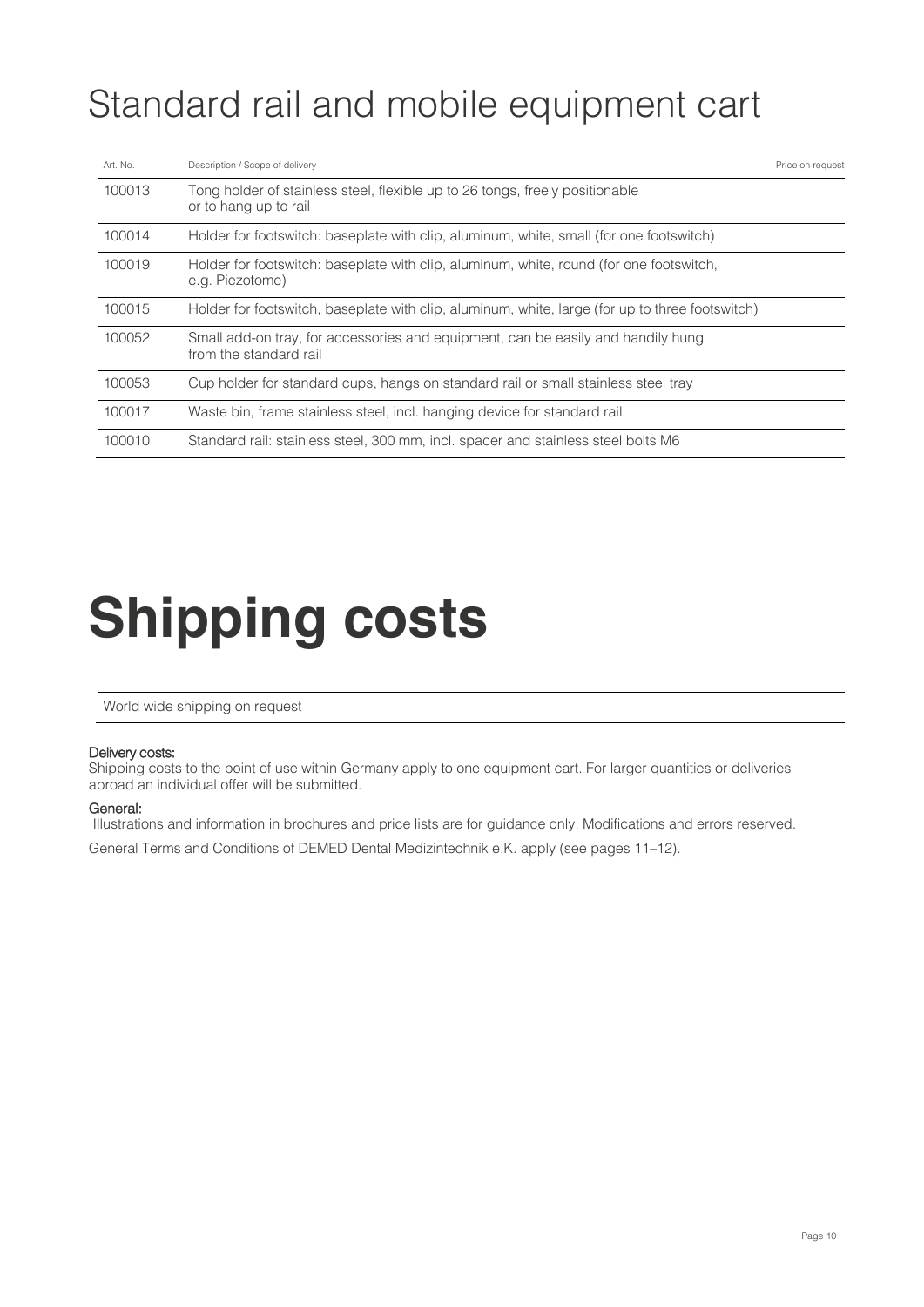# **General terms and conditions of business**

### **1. Scope of terms**

- a) Deliveries, services and offers from the seller all fall under the exclusive conditions of these General Terms and Conditions of Business (GTCB). These also apply for future business relationships even if not explicitly agreed. At the latest when the goods or services are received the terms of this document will be considered as accepted. Limited acceptance from customers who point to their own GTCB will not be accepted by us.
- b) All agreements made between the seller and the customer concerning the application of these GTCB's are to be in writing.

### **2. Quotes and contract conclusion**

- a) In case customer's order qualifies for an offer to purchase, we are entitled to accept this offer. Such acceptance can also be conveyed implicitly by executing shipment of the ordered products. An offer from our side is generally deemed to be non-binding as long as it has not explicitly been denoted in writing by the seller as binding.
- b) Drawings, illustrations, dimensions and other specifications are only binding if explicitly agreed in writing.
- c) Employees of the seller are not authorized to make verbal additional agreements or other agreements in writing concerning the contents of this contract.

#### **3. Prices**

- a) If not otherwise stated, prices offered by the seller are binding for a period of 30 days after the quote has been issued. Otherwise conclusive are the conditions noted in the order confirmation from the seller which include valid prices and VAT. Additional deliveries and services will be treated separately.
- b) Prices are unless otherwise agreed exclusively in Euro and excluding VAT, packaging, freight, postage and insurance.

#### **4. Delivery and time of performance**

- a) Delivery dates or deadlines are to be agreed upon in writing.
- b) Delivery and performance delays resulting from circumstances beyond our control (acts of god) including strike, lock out, authority orders etc. which lead to deliveries becoming extremely difficult or impossible, including such with suppliers and sub-suppliers are not the responsibility of the seller in cases where delivery dates have been bindingly conveyed. In such cases the seller is eligible to delay deliveries and services for the duration of such occurrences plus an adequate starting-up time. The seller is also entitled to stand down from parts of or the whole contract.
- c) If the delay continues for a period longer than three months then the customer is entitled (having given an adequate additional respite) to stand down from parts of or the whole contract. In cases where delivery times are prolonged or the seller is freed from the contract then the customer is not eligible to claim compensation of any kind from the seller. Such claims will only be possible if the customer informs the seller immediately.
- d) If the seller can foresee that a delivery delay will happen then he will inform the customer without undue delay. He will inform the customer of the reasons for the delay and offer an estimated delivery date.
- e) The seller is entitled to deliver goods and services partially at all times other than in cases where this renders the contract uninteresting for the customer.
- f) The adherence of all of the sellers' obligations is dependent upon the customer fulfilling his obligations.
- g) In cases where the customer does not fulfil his obligations then the seller is eligible to claim compensation for damages from the customer, with the upcoming of non-fulfilment on the customers part all risks of downfall are conveyed to the customer.
- **5. Transfer of risks**

All risks are transferred to the customer as soon as the goods have been handed over to the conveyor or been taken out of the sellers stock for dispatch. If dispatch is delayed upon the wish of the customer then risks are transferred from the moment of notification of delay.

### **6. Customer rights due to defects**

- a) All products are delivered free of manufacturing and material defects. The enforcement period for complaints in cases of manufacturing or material defects is one year from date of delivery.
- b) If the sellers operation- or maintenance instructions are not adhered to, alterations, modifications are carried out, non-original spare parts or consumables are used by the customer then the sellers/manufactures warranty will become automatically void. It is the responsibility of the customer to provide substantial evidence that none of these have led to a manufacturing or material defect.
- c) The customer must relay information in writing about discovered defects without undue delay to the seller, at the latest one week after the delivery has been received. Defects which could not be found with a careful check and within this period must be conveved to the seller in writing as soon as these have been found.
- d) In cases where a customer finds a defective product then the seller has the right to (at his own expense) choose one of following:

- The defective product/appliance be repaired and subsequently sent back to the customer

- The customer holds the product/appliance ready for repair through a service technician sent by the seller. Should the customer demand that repairs be carried out at a particular place then the seller has the right to accommodate whereby spare parts will not be charged. Labour-time and travel expenses however are to be paid by the customer.
- e) Should repairs after an adequate time fail then the customer may choose between, price re- duction, refund or he may stand down from the contract.
- f) Liability for normal wear and tear excluded.
- g) Claims due to defects through the customer against the seller are not transferable to third parties.

### **7. Retention of ownership**

- a) Until all present and future demands against the customer (including account balance and current account), which the seller has obtained through lawful events are cleared the seller will receive following securities which he may upon demand free should the value of the demands be more than 20%.
- The goods will remain property of the seller. Processing or transformation is always carried out for the seller as a manufacturer but without any commitment for him. Should the (co-) ownership expire through conjunction then it will be now agreed, that the (co-) ownership of the customer of the goods will lead to the invoice value being carried over to the seller. The customer takes care of the (co-) owned goods at his own expense. Goods upon which the seller has a coownership will be designated as conditional goods.
- c) The customer has the right to process and deal with conditional goods as long as he is not in arrears. Neither the pledging to third parties nor security transfer is allowed. The customer pledges herewith all demands on the sales he has initiated legally or otherwise (illegally, from insurance claims), in full to the seller. The customer authorizes (revocable) the seller to draw in all demands under the customer's name in his own name. This authorization may only be withdrawn when the customer does not fulfil his obligations.
- d) In cases when 3rd parties wish to take possession of the goods, in particular in garnishments, then the customer will make clear to the appropriate person that the goods are not his property and will contact the seller without undue delay so that he be in a position to care for his interests. The customers will be liable for all costs which arise in such cases.